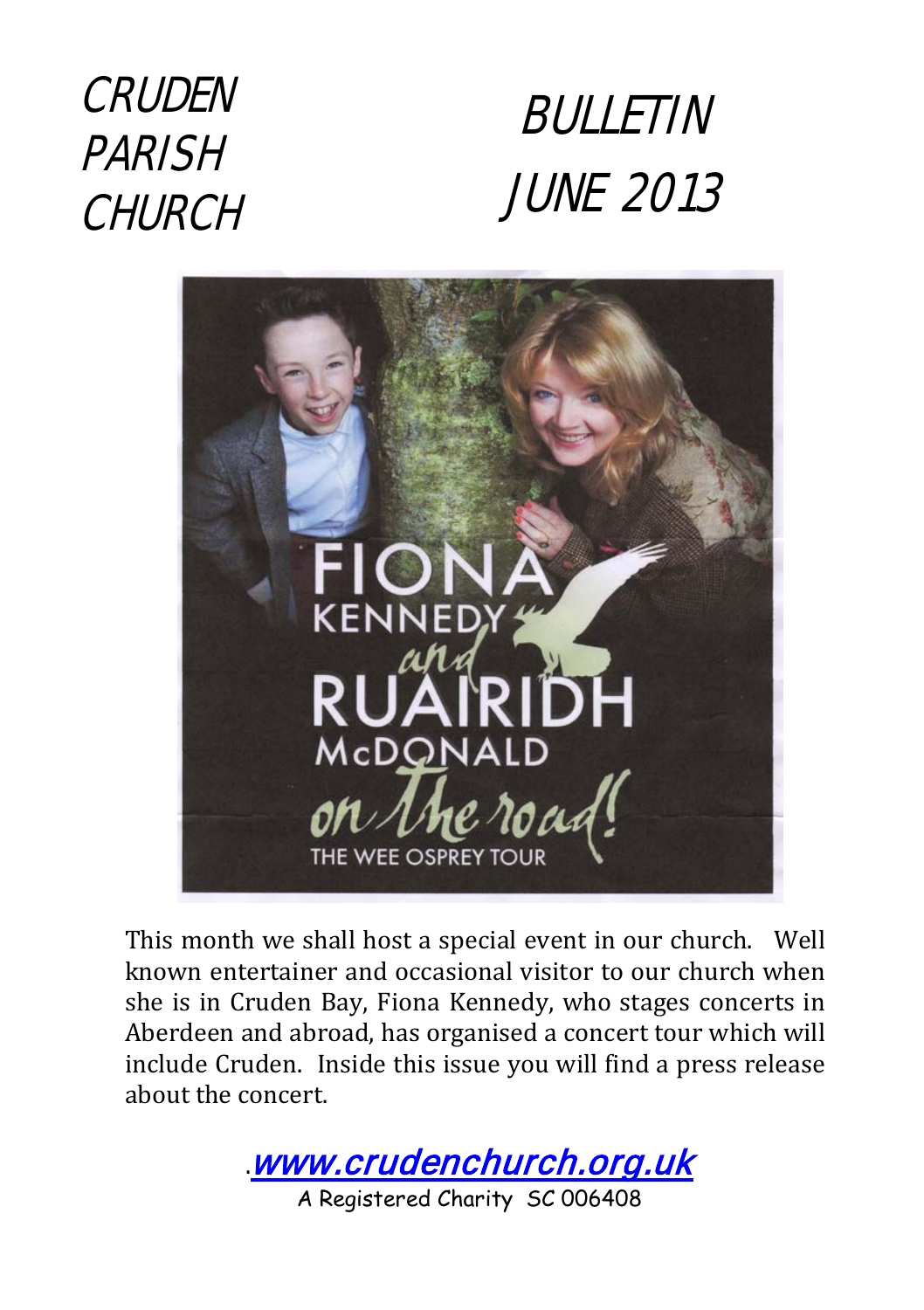

# **SUMMER 2013**

Worship services will continue every Sunday morning in Cruden Parish Church at 10 am and will be conducted by the minister except where otherwise stated.

The hymns sung during the summer will be from Mission Praise.

| Thursday 6th :                     | Guild Senior Citizens' Outing                                                                         |                   |                           |
|------------------------------------|-------------------------------------------------------------------------------------------------------|-------------------|---------------------------|
| $\sim$ 1.                          | Service to be conducted by 3 elders.                                                                  |                   |                           |
| Thursday $20th$ :                  | Fiona Kennedy Concert in the Church at 7.30 pm                                                        |                   |                           |
| Saturday 22nd :                    | Congregational Walk leaving Hatton Hall at 9 am<br>Formartine Buchan Way                              |                   |                           |
| ÷                                  | Service to be conducted by 3 elders.                                                                  |                   |                           |
|                                    |                                                                                                       |                   |                           |
| Sunday 7th<br>$\ddot{\phantom{a}}$ | Cake and Candy Stall after the service                                                                |                   |                           |
| Sunday $21st$ :                    | Service to be conducted by Mrs Jenny Smith<br>Congregational Walk leaving the church hall at 11.30 am |                   |                           |
|                                    |                                                                                                       |                   |                           |
|                                    |                                                                                                       |                   |                           |
| $\ddot{\phantom{a}}$               | Cake and Candy Stall after the service                                                                |                   |                           |
| $\ddot{\cdot}$                     | Congregational Walk leaving the church hall at 11.30 am<br>Gordon Way                                 |                   |                           |
| $\ddot{\cdot}$                     | <b>Kirk Session</b><br>$\mathbb{Z}^{\mathbb{Z}}$                                                      | $7.30 \text{ pm}$ | Hall                      |
|                                    |                                                                                                       |                   | Balmedie to Bridge of Don |

#### **CAKE AND CANDY SUNDAY STALL**

**To raise funds for the Windows Project there will be a monthly Cake and Candy Stall in the Hall after the service on the first Sunday of July, August and September. Donations for the stall welcome. Further details from Beatrice Fawkes (841814).**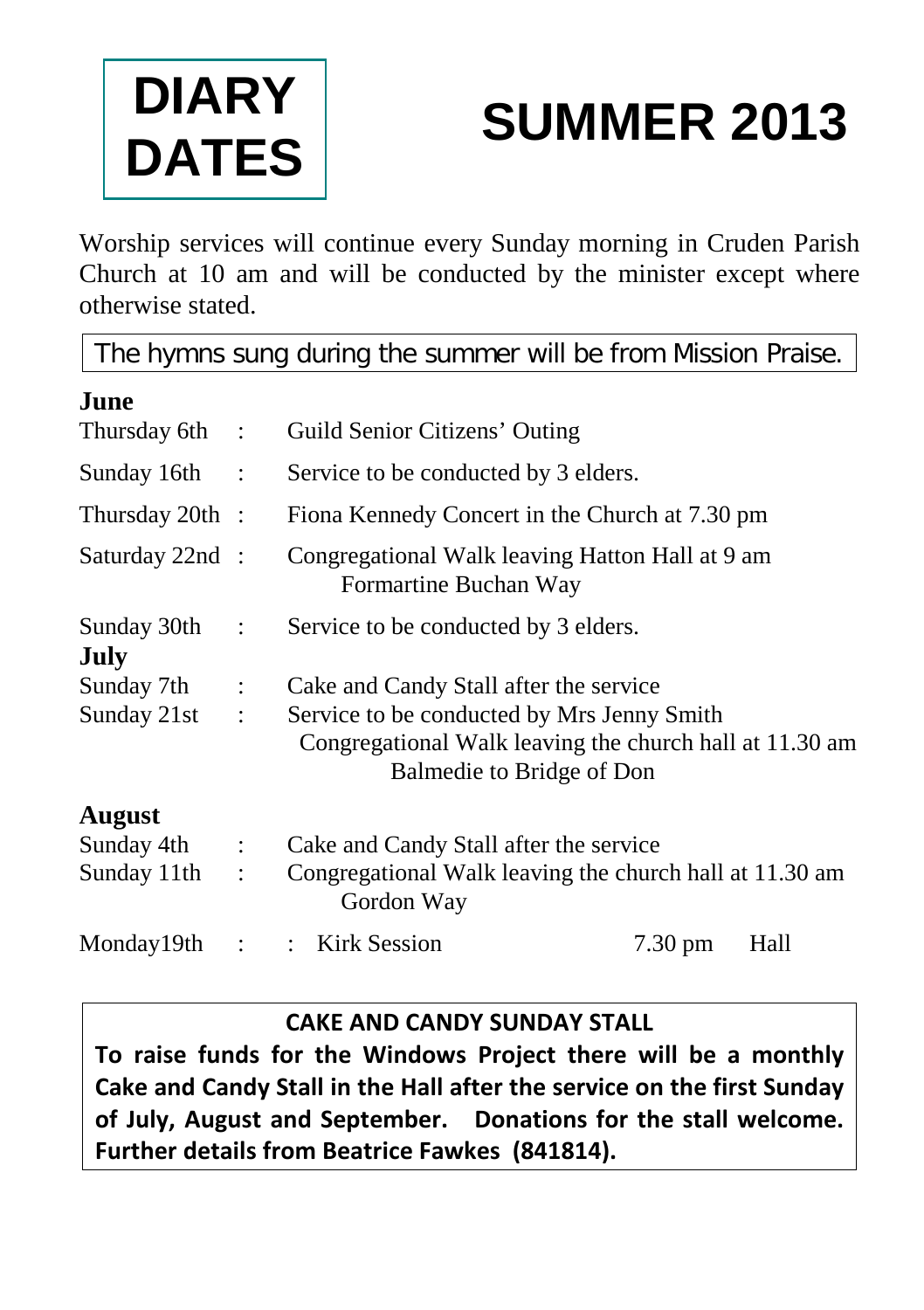## PRESS RELEASE FOR JUNE'S CONCERT IN CRUDEN PARISH CHURCH

'Fiona and Ruairidh on the road', 'The Wee Osprey Tour' is a vibrant concert tour which takes in Fraserburgh, Cruden Bay, the Strathpeffer Pavilion, Boat of Garten and Loch of the Lowes starring Fiona Kennedy and young up and coming star Ruairidh McDonald.

The concerts with Fiona and Ruairidh will feature a range of music from ancient highland music with a contemporary feel, through to Paulo Nutini, together with some good chat!

Ruairidh who is 13 and from Aviemore, first met Fiona when he went to one her workshops and was immediately asked to join the cast of her production 'The Kist'. He has since performed at The Edinburgh Festival, His Majesty's Theatre in Aberdeen, Oran Mor in Glasgow and at a number of events round Scotland, as well as recently in New York during Scotland Week to rave reviews.

The show will feature the new release of a song which was written especially for Ruairidh called 'Fly Lady Fly' from the production 'The Kist'. The song is in celebration of the record breaking osprey 'Lady' who recently returned to The Loch of the Lowes near Dunkeld, having completed the 6000 mile journey which she has steadfastly made for over 20 years.

'Fly Lady Fly' will be released on May 14th 2013 in London at the House of Lords to highlight the work of the Scottish Wildlife Trust and Rutland Nature Reserve.

Fiona said *'There's nothing better than getting out to sing to wonderful audiences at home in Scotland. I'm really looking forward to being on the road in village halls and churches with young Ruairidh and will be singing lots of well known and loved songs'.*

Ruairidh said *' Its going be great fun and I'm very excited about doing my first concert tour and getting to sing the new song about the osprey Lady. Emilie Sande started singing in Alford and I want to follow in her footsteps!'*

Fiona and Ruairidh will be accompanied by guest artists and twin brothers Colin and Alan Train, both fine musicians, who play piano, accordion and guitars.

**This is a professional show and tickets are now available priced £15 each which allows for a proportion of the ticket sales to be donated to our Windows Fund.**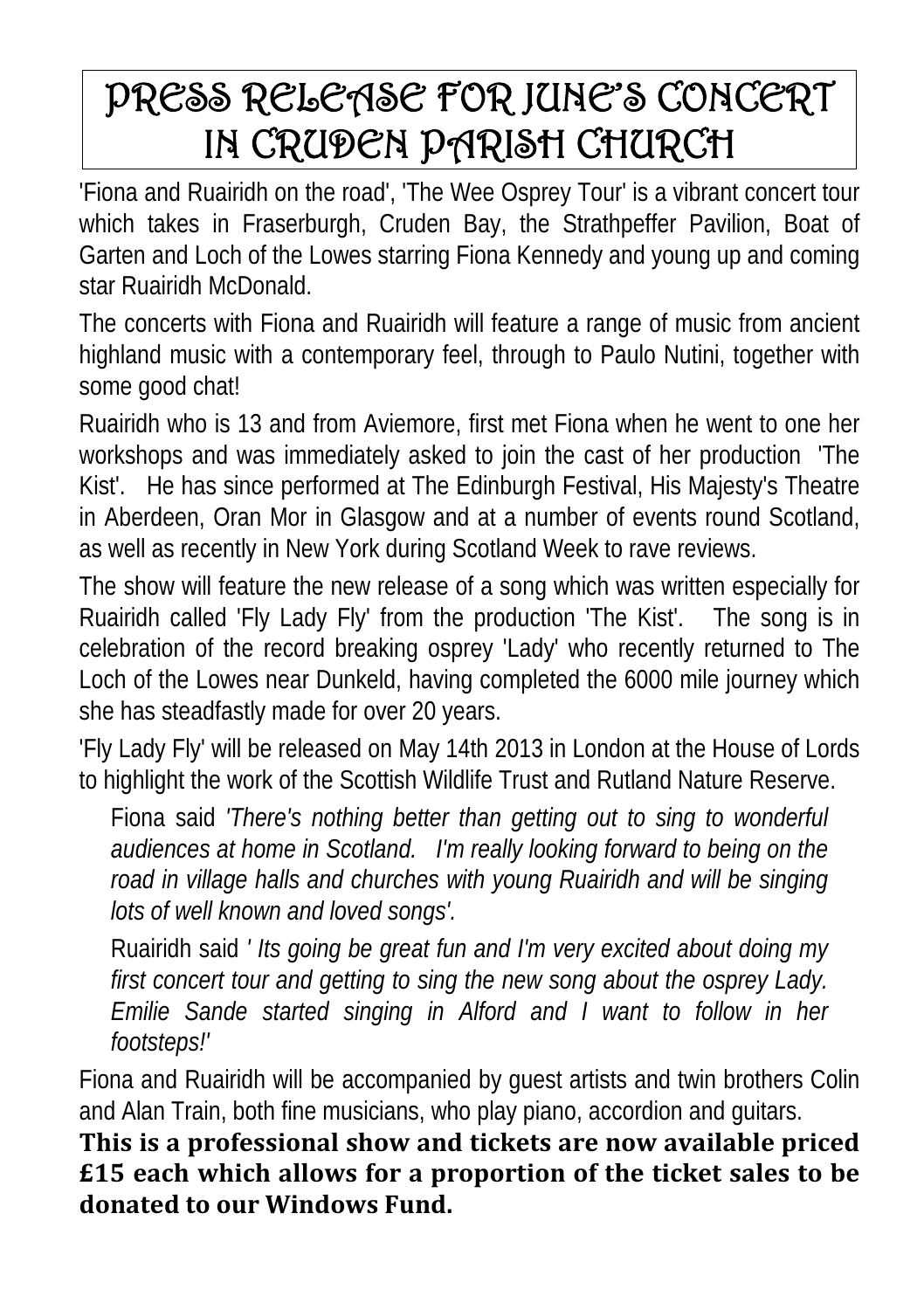

To Mrs Margaret McKillop Smith, 8 Aulton Drive, Cruden Bay who will be 100 years old in June.

#### Also to JUNE

to **Mr & Mrs Morrison, 15 Academy Gardens, Mintlaw** who will be celebrating their **Diamond Wedding**.

to **Mr & Mrs Young, 8 Kilmarnock Drive, Cruden Bay** who will be celebrating their Golden Wedding.

to **Mr & Mrs Durno, Millbank Cottage, Boddam** who will be celebrating their Ruby Wedding.

to **Mr & Mrs Anderson, Doonby, Slains Crescent, Cruden Bay** who will be celebrating their Silver Wedding.

### JULY

to **Mrs Betty Mathers** who will be celebrating her 80th birthday.

to **Mr & Mrs Strachan, 5 Blackcraig Road, Cruden Bay** who will be celebrating their Golden Wedding.

to **Mr & Mrs Cruickshank, Hatton Farm, Hatton** who will be celebrating their Ruby Wedding.

to **Mr & Mrs Brown, 41 Manse Road, Hatton** who will be celebrating their Silver Wedding.

## AUGUST

to **Mrs Isabella Porter, 7 Bridgend Crescent, Hatton** and **Mrs Margaret Cruickshank, now at Auchtercrag, Ellon** who will be celebrating their 90th birthdays.

to **Mr & Mrs Forman, The Sancraggs, Links View,Cruden Bay** who will be celebrating their Golden Wedding.

The minister would welcome, in writing please, any news for this feature in the Bulletin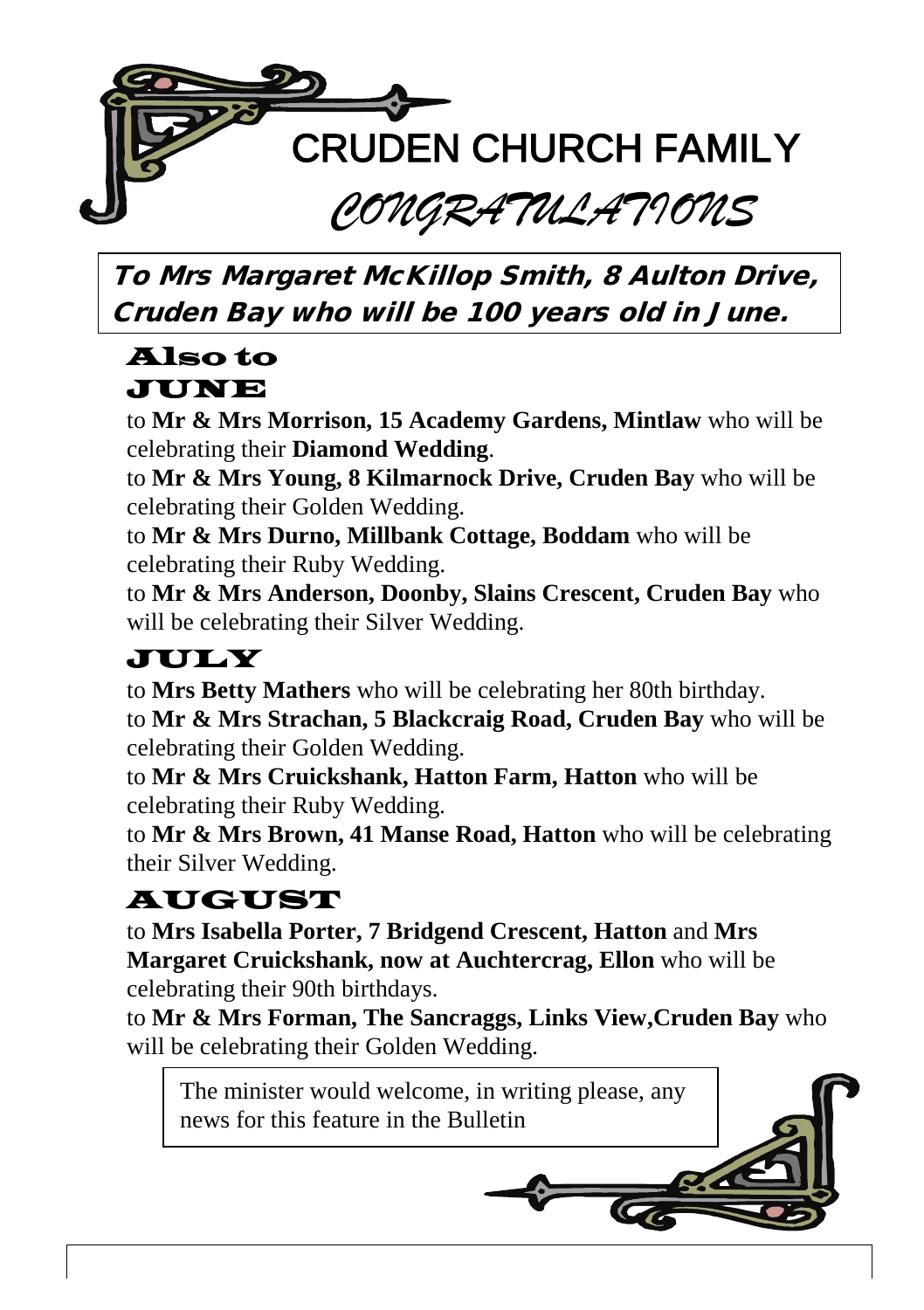FROM THE MINISTER 21 MAY 2013

*Dear Friends* 

*I want to mention two people this month.*

*First of all, Mrs Margaret McKillop -Smith known as Peggy by her friends. I want to offer her my personal congratulations on reaching her 100th birthday in June this year. I was pleased to visit her earlier this year to give her home communion and will look forward to seeing her once again in her home at Aulton Drive, Cruden Bay when she reaches the magical 100.*

*Secondly, the Kirk Session heard at its last meeting that Jack Young wished to stand down as an active elder. I want to place on record my appreciation of all that he has contributed as a diligent officebearer of our church. I am glad that Jack will long continue to be involved in the life of our congregation.*

*Your friend and minister*

Rodge Neilson

### **GUILD SPONSORED WALK & SENIORS' OUTING**

The Guild would like to say a big thank you to all sponsors and all who took part in the Sponsored Walk on 28 April in aid of the Senior Citizens' Outing and Guild funds. Once again, in the region of £1,000 has been raised.

This year the outing is on Thursday 6 June is going to Baxters at Fochabers followed by high tea at the Banff Springs Hotel, Lonmay. An invitation is extended to all senior citizens who are church members or adherents.

A bus will pick up in Cruden Bay at 12.30 pm and Hatton at 1 pm. Due to the high cost of buses, we need to know numbers in advance. If you would like to come please can you notify any Guild Committee Member – Rosemary Pittendrigh, Shonah Taylor, Beatrice Fawkes, Alison Neilson, Irene Will, Lorraine Neilson.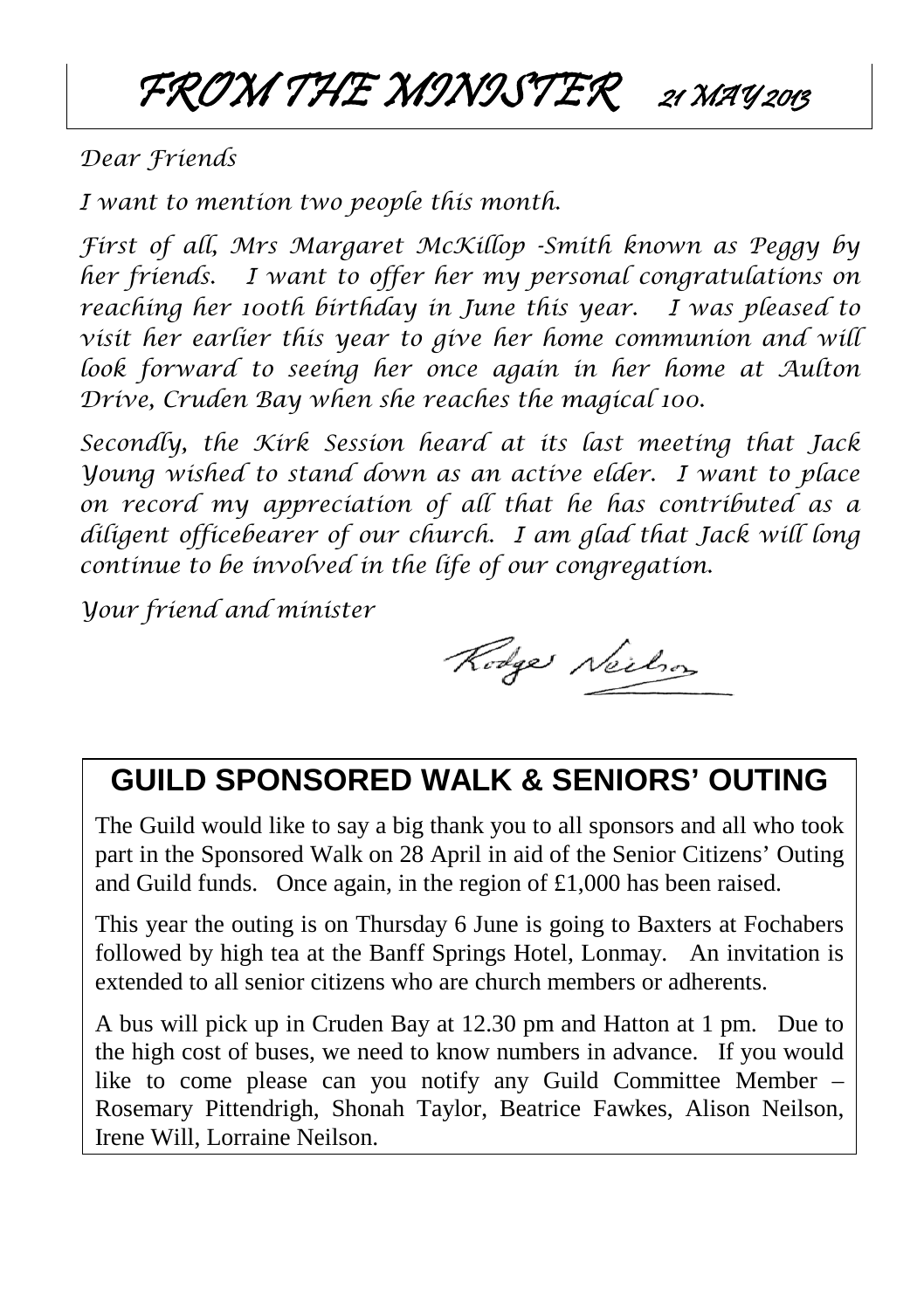

This year's Buttery Morning raised £441 which was down from last year. Once we add this to all the money received from the house to house collection so far, as well as other donations, our grand total is £2,963. Once again we are delighted to say thank you to all who have worked hard and to those who have supported this fundraising,

- to those who organised and supported the buttery morning, being there, helping with the serving, giving and buying of raffle prizes
- to those who organised and those who did the collecting for the house-to-house collection in the parish.
- those who over the year collect coins in jars/boxes/bags etc.
- those who came along on Friday evening to help with the count;
- and, in particular, our Christian Aid Organiser, Rosemary Pittendrigh.

The figure raised shows that the parish of Cruden continues to support and help the poor and needy of today's world. This amount of money will give many people a chance to enjoy a better life.

 $\frac{1}{2} \frac{1}{\sqrt{2}} \frac{1}{\sqrt{2}} \frac{1}{\sqrt{2}} \frac{1}{\sqrt{2}} \frac{1}{\sqrt{2}} \frac{1}{\sqrt{2}} \frac{1}{\sqrt{2}} \frac{1}{\sqrt{2}} \frac{1}{\sqrt{2}} \frac{1}{\sqrt{2}} \frac{1}{\sqrt{2}} \frac{1}{\sqrt{2}} \frac{1}{\sqrt{2}} \frac{1}{\sqrt{2}} \frac{1}{\sqrt{2}} \frac{1}{\sqrt{2}} \frac{1}{\sqrt{2}} \frac{1}{\sqrt{2}} \frac{1}{\sqrt{2}} \frac{1}{\sqrt{2}} \frac{1}{\sqrt{2}} \frac{$ 

*The amount raised over the year at the Coffee & Chat is £278.42 which has been passed to the treasurer to be added to the Windows Project. There is much chat on these occasions with latterly, crochet lessons! The Social Committee will no doubt want to resume the Coffee and Chat in September but, in the meantime, are grateful to Beatrice Fawkes and her helpers for another successful series of enjoyable mornings.*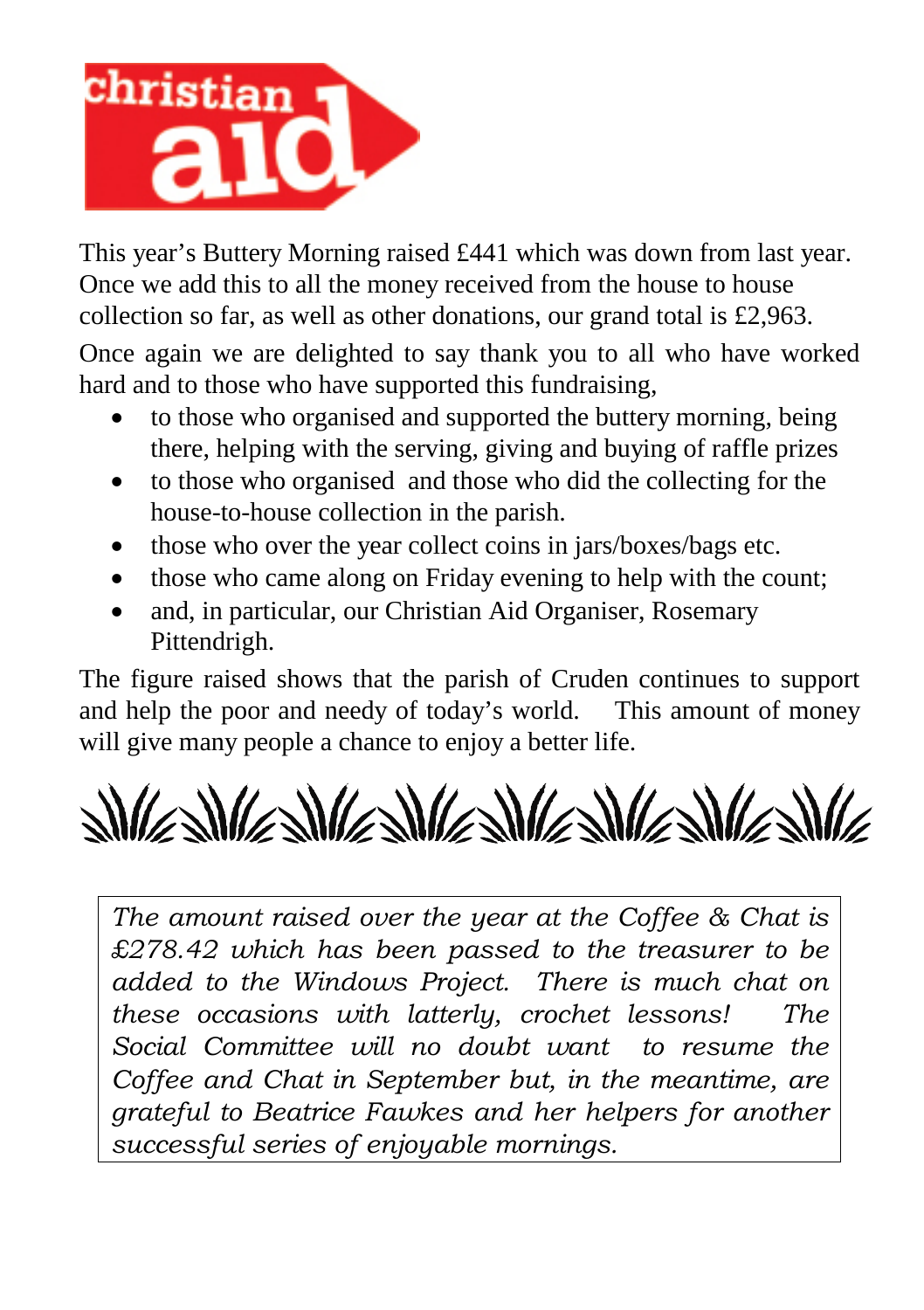## **CHURCH WALK Pitfour Estate - Sunday, 28 April <sup>2013</sup>**

After the cancellation of the Udny walk in March and a week's postponement of this one, we finally got the walking programme underway at Pitfour Estate. Our group of 15 parked up at the quarry with kind permission of Hamish Watson after prior arrangement with him,

Our start was delayed a little by a shower of rain but once that cleared, we set off round the Lake towards one of the Ferguson follies, the ruinous Temple of **Theseus**.

A little beyond that, we spotted the osprey nest high on a solitary beech tree some 200 yards along the track but saw no sign of the ospreys who had returned to the area for the 15th year in succession. A small group of three took the gentle route back along the north side of the Lake while the rest of us headed up to Chapel Park. At the top of the hill, the track split again and our group divided, a further group of four opting for the shorter route back to the Fetterangus road while the remainder headed through Drinnies Wood to the now restored Observatory.

On a clear day, it is possible to see Lochnagar to the west, Mormond Hill (and Strichen behind) to the north, St. Fergus Gas Terminal to the east, and Aberdeen to the south but our views were restricted by the weather and limited to Fetterangus and Mintlaw much closer to hand. Presentation boards within the Observatory provided a fascinating history of the estate, dubbed the "Blenheim of the North", famed for its grand Pitfour House, ornate gardens, and formal buildings, many in classical Greek style.

From the Observatory, we sped back along the forest track, past Den of Howe car park and Fetterangus Cemetery to our starting point. The imposing Chapel of Pitfour, recently restored as a private dwellinghouse, was a clear landmark for us on the brow of the hill. For some, this was a first visit to the Estate but a number have promised to return to explore the area further, described as "a hidden gem" in the Buchan area.

*Margaret Wisely*

## **Wanted, Postcards Old and New**

If you have any postcards, old or new which you are finished with then why not donate them to charity. Mission Aviation Fellowship are collecting any unwanted postcards as a fundraiser so why not bring any postcards which you are finished with along to Church and place them in the MAF box which is in the Welcome Area.

 *Robert Esson*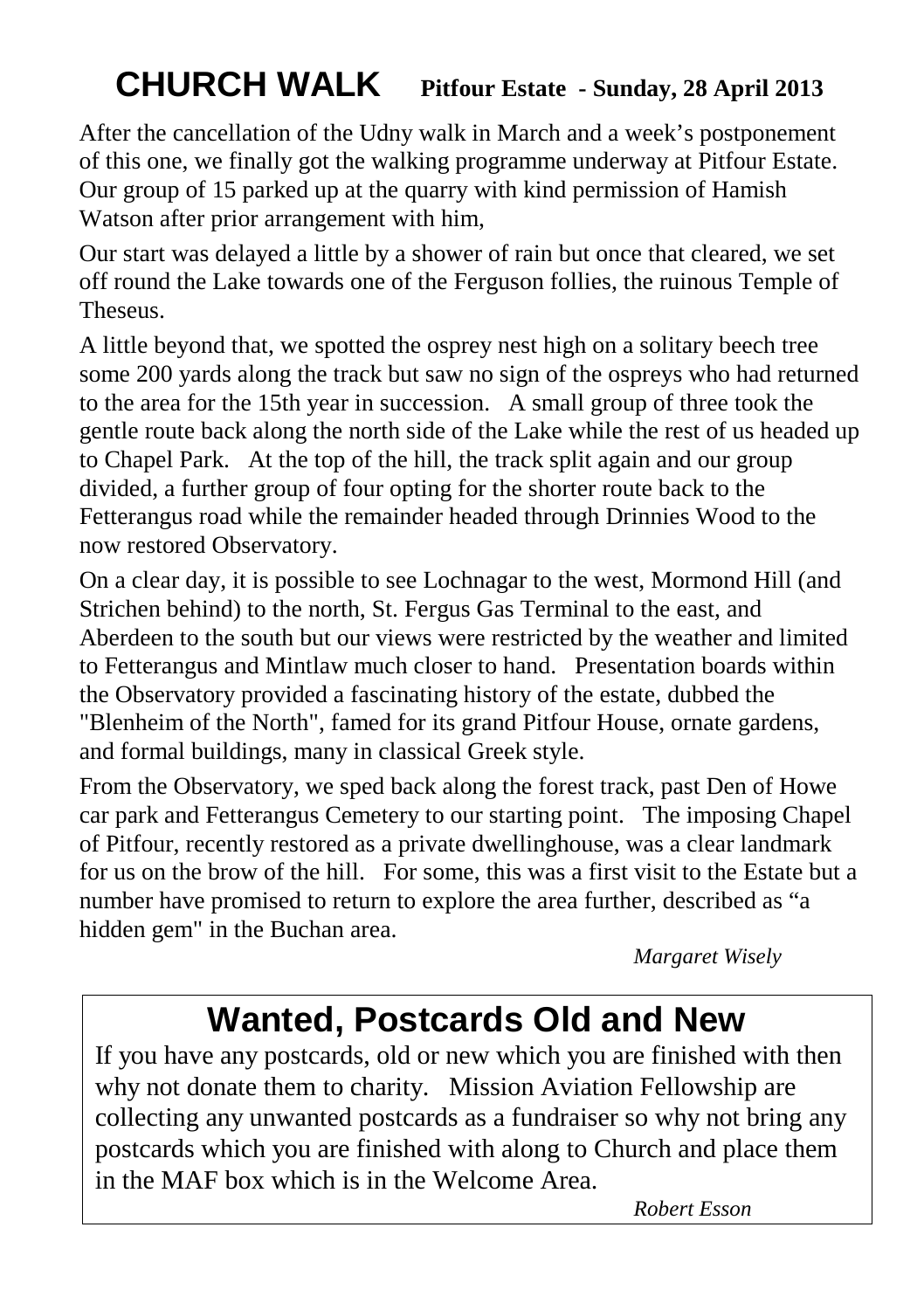

Friday 7<sup>th</sup> June 7.30pm Ellon Parish Church Kirk Centre

Conductor: Morag Paton Accompanist: Rosemary Lund



## **CRUDEN BAY GALA 15TH JUNE 2013**

The Kirk Session recently agreed it would be good for the Parish Church to have a presence at this year's Gala. I would appeal to all those who, in the past, have kindly contributed home baking etc to contact me so that we might organise a Stall. The proceeds will go to the Windows Project.

As last year, I am looking also for continued support at our Cake and Candy stall in the Hall after the services on the first Sundays of July, August and September.

*Beatrice Fawkes*

# **SPIN OFF from a SUCCESS A CRAFT AFTERNOON**

Our monthly Coffee and Chats over the winter have been successful to the extent that there is going to be a summer spin off, all because of a shared interest.

In the Church Hall on **Tuesday, 4 June at 2 pm** and, of course, over a cup of coffee (or tea) there will be chance to focus on crochet and knitting being done. Anyone wishing to learn either craft will be helped or you can just come and join us for a coffee without participating. You will be made most welcome.

**!!!!!!!!!!!!!! The reputation that some people get !!!!!!!!!!!!!!** The only thing that casts doubt on the miracles of Jesus is that they were all witnessed by fishermen. *A Wisconsin fishing guide*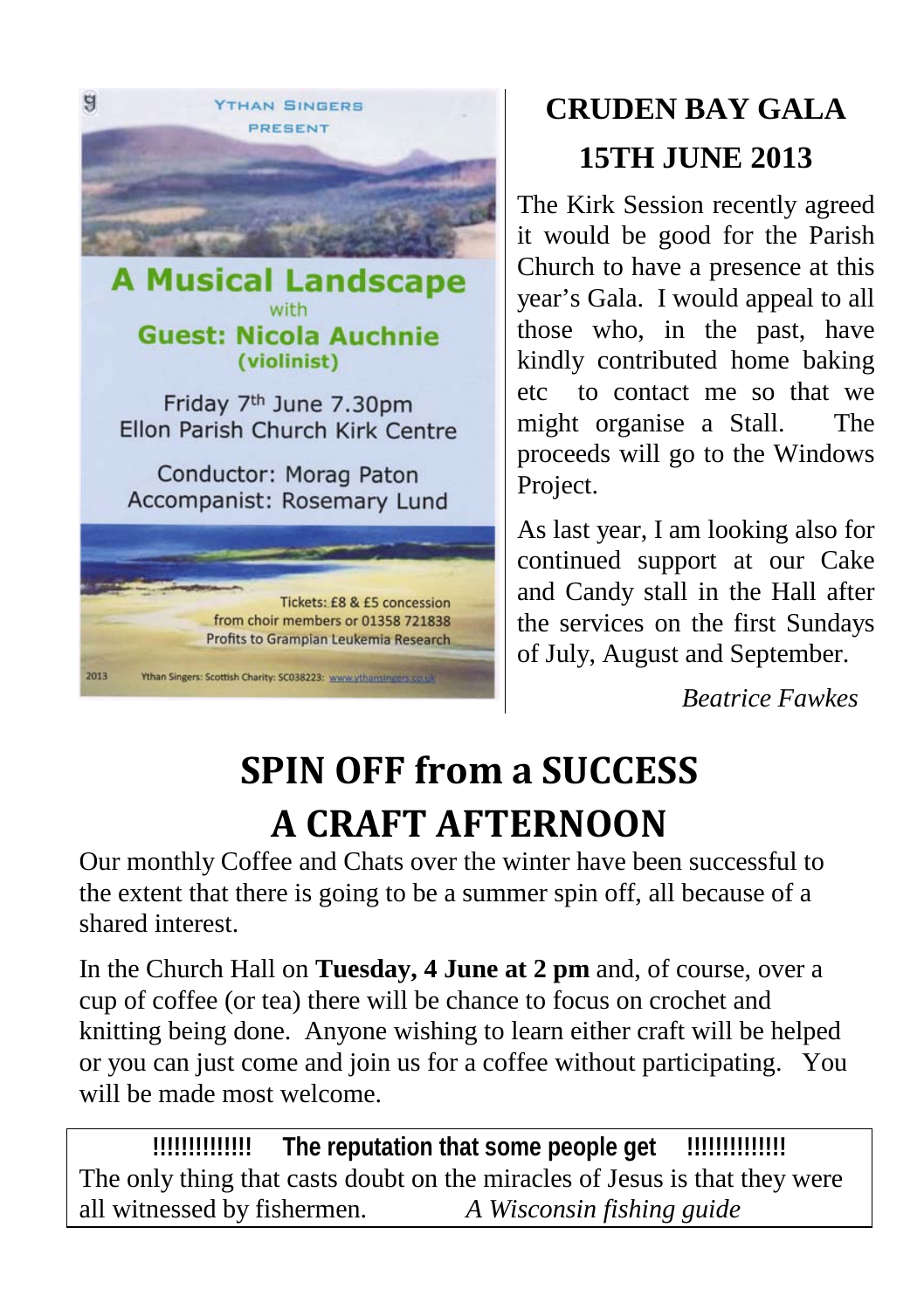| <b>Date</b> | <b>Door</b>                                       | <b>Flowers</b>         | <b>Teas</b>                                      |  |
|-------------|---------------------------------------------------|------------------------|--------------------------------------------------|--|
| 2 June      | <b>Robert Esson</b><br>Fiona Stephen              | <b>Mary Bratton</b>    | Wilma Moir<br><b>Mary Bratton</b>                |  |
| 9 June      | <b>Betty Forrester</b><br>Fiona Stephen           | Bessie Sandison        | Janice Hutchinson<br>Rosemary Reid               |  |
| 16 June     | Irene Will<br>Peter Slamaker                      | Margaret Cruickshank   | Lewis McKechnie<br>Liz Carnie                    |  |
| 23 June     | Kate Clark<br>Peter Slamaker                      | <b>Irene Stott</b>     | Alison Neilson<br>Helen Cay                      |  |
| 30 June     | Joyce Willox<br>Michael Buchan                    |                        | Doreen Buchan<br><b>Betty Morris</b>             |  |
| 7 July      | Joyce Willox<br>Michael Buchan                    | Rosemary Pittendrigh   | <b>Beatrice Fawkes</b><br><b>Betty Forrester</b> |  |
| 14 July     | <b>Beatrice Fawkes</b><br><b>Robert Petticrew</b> | <b>Betty Forrester</b> | Iris Durno<br>Wilma Moir                         |  |
| 21 July     | <b>Beatrice Fawkes</b><br><b>Robert Petticrew</b> | Norma Forman           | Elma Cumming<br>Dorothy Cruickshank              |  |
| 28 July     | Kathleen Craig<br>Rosemary Reid                   | Muriel Cantlay         | Wilma Moir<br>Helen Cay                          |  |
| 4 August    | Kathleen Craig<br>Rosemary Reid                   | Iris Durno             | <b>Mary Bratton</b><br>Rosemary Reid             |  |
| 11 August   | <b>Betty Forrester</b><br>Debbie Macintosh        | <b>Margaret Bruce</b>  | <b>Margaret Adams</b><br>Marilyn Samways         |  |
| 18 August   | <b>Betty Forrester</b><br>Debbie Macintosh        | <b>Betty Forrester</b> | Lewis McKechnie<br><b>Beatrice Fawkesn</b>       |  |
| 25 August   | Carol Paul<br><b>Stewart Paul</b>                 | Mary Bratton           | Fiona Stephen<br><b>Alison Neilson</b>           |  |

## **SUNDAY MORNING DUTIES OLD CHURCH 10 am**

## **The Raven Trust Newslink Bulletin**

The Raven Trust now have a web site where their Newslink can be read. As well as information on recent work carried out by the Trust, progress with the supplies travelling out to Malawi and requests for equipment to be gifted, there are short videos of schools and colleges at Ekwendeni and one of a nurse expressing thanks for the goods donated to the hospital.

The web site is<http://www.theraventrust.org/newslink-bulletin/>